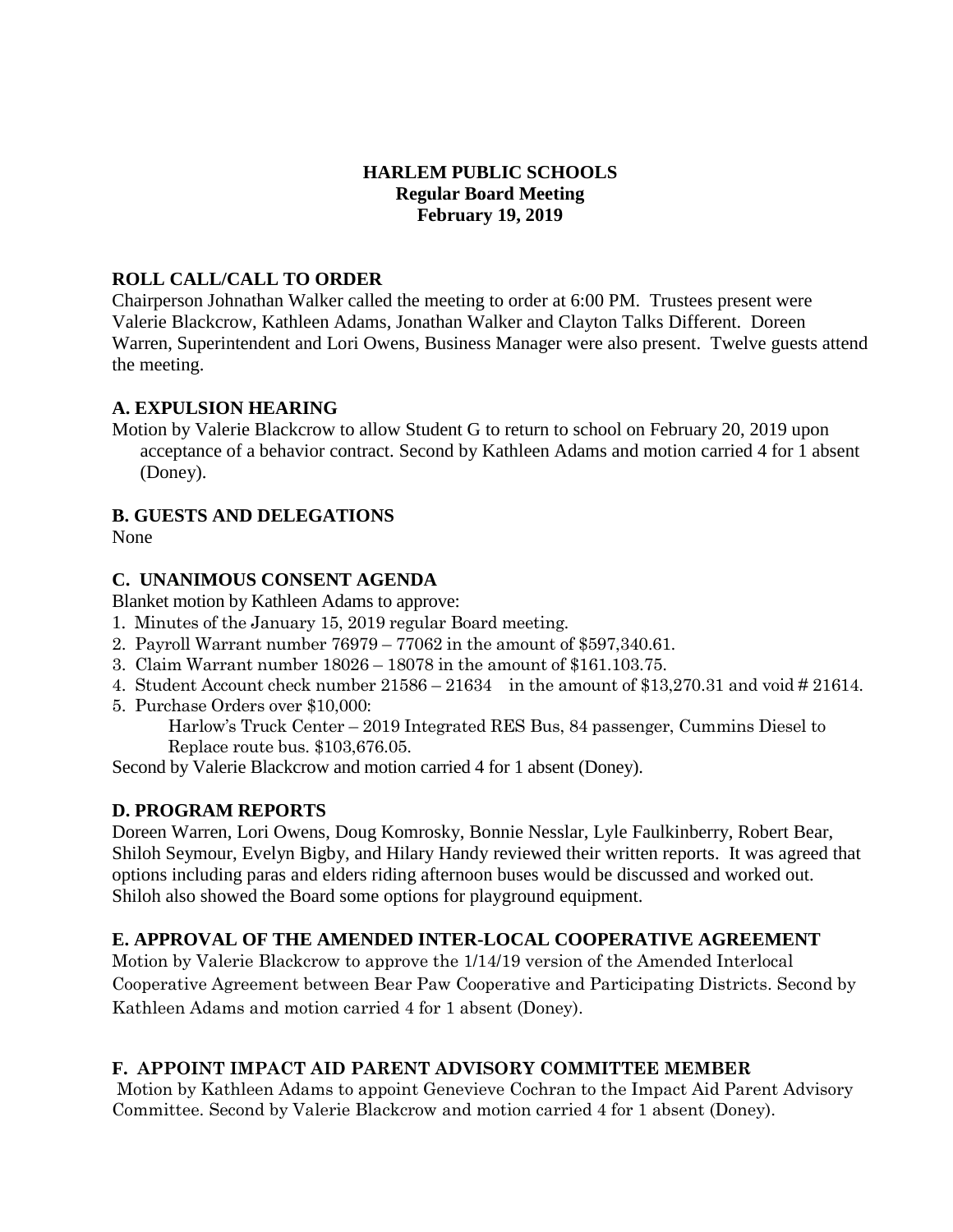#### **G. CONSIDERATION FOR ISSUANCE OF CONTRACTS FOR COACHES/EXTRA-CURRICULAR POSITIONS**

- 1) Motion by Clayton Talks Different to hire Kim Faulkinberry as the High School Head Volleyball coach, Lyle Faulkinberry as the High School Assistant Volleyball coach, Samantha Allen as the High School Assistant Volleyball coach, Hope Doney as the Head Cross Country coach, Melinda Young as the Jr. High Cross Country coach, Rob Adams as the Jr. High Football coach, Gabe Guerrero as the Jr. High Football coach, Stacy Cole as the Head High School Football coach, Wendy Briere as the High School Cheer coach, Hope Doney as the High School Assistant Cheer coach, Marlin Lawrence as the Jr. High Girls Basketball coach, and Brandon Trottier as the Jr. High Girls Basketball coach for SY 2019-20, per the CBA. Second by and motion carried 5 for. Second by Valerie Blackcrow and motion carried 4 for, 1 absent (Doney).
- 2) Motion by Clayton Talks Different to hire Briayan Flores as the Assistant Tennis coach for the SY 2018-19, per the CBA. Second by and motion carried 4 for, 1 absent (Doney).
- 3) Motion by Clayton Talks Different to open the following positions: Two Jr. High Volleyball coaches, One Jr High Football coach, one Head Wrestling Coach, and Two High School Assistant Football coaches keeping in mind that assistant coaches/co-coaches for all positions are contingent upon the number of athletic participants. Second by Kathleen Adams and motion carried 4 for, 1 absent (Doney).

# **H. CONSIDERATION FOR ISSUANCE OF CONTRACTS FOR 2018-19 CLASSIFIED STAFF**

Motion by Kathleen Adams to hire Erica Collins for the position of Paraprofessional at the Jr/Sr High and Britta Sande for the position of Paraprofessional at the Elementary for the remainder of SY 2018-19, per the CBA, with the district reserving the right to withdraw the offer based upon the results of the background check and pre-employment drug screen. Second by and motion carried 4 for, 1 absent (Doney).

# **I. CONSIDERATION FOR ISSUANCE OF CONTRACT FOR 2019-20 CERTIFIED POSITION**

Motion by Clayton Talks Different to hire Charity Ruiz for the position of Elementary teacher for the SY 2019-20, per the CBA, with the district reserving the right to withdraw the offer based upon the results of the background check and pre-employment drug screen. Second by Kathleen Adams and motion carried 5 for.

### **J. CONSIDERATION FOR ISSUANCE OF CONTRACTS FOR 2019-2020 ADMINISTRATIVE SUPPORT STAFF/TEACHING SPECIALIST AND PRINCIPALS**

- 1) Motion by Kathleen Adams to hire the following salaried Administrative Support Staff: Lori Owens (260 Days) and Marty Dirden (260 Days) for SY 2019-20 with a salary increase of 5% above current rate. Second by Clayton Talks Different and motion carried 4 for, 1 absent (Doney).
- 2) Motion Clayton Talks Different to hire the following hourly Administrative Support Staff: Hilary Handy (189 Days), Julie Lamebull (209 Days), and Michelle Sears (260 Days) for SY 2019-20 with a salary increase of 5% above current rate. Second by Kathleen Adams and motion carried 4 for, 1 absent (Doney).
- 3) Motion by Valerie Blackcrow to hire the following Teaching Specialist: Brigitte Hagen (182 days. 4 class periods/day) for SY 2019-20 with a salary increase of 5% above current rate. Second by Clayton Talks Different and motion carried 4 for, 1 absent (Doney).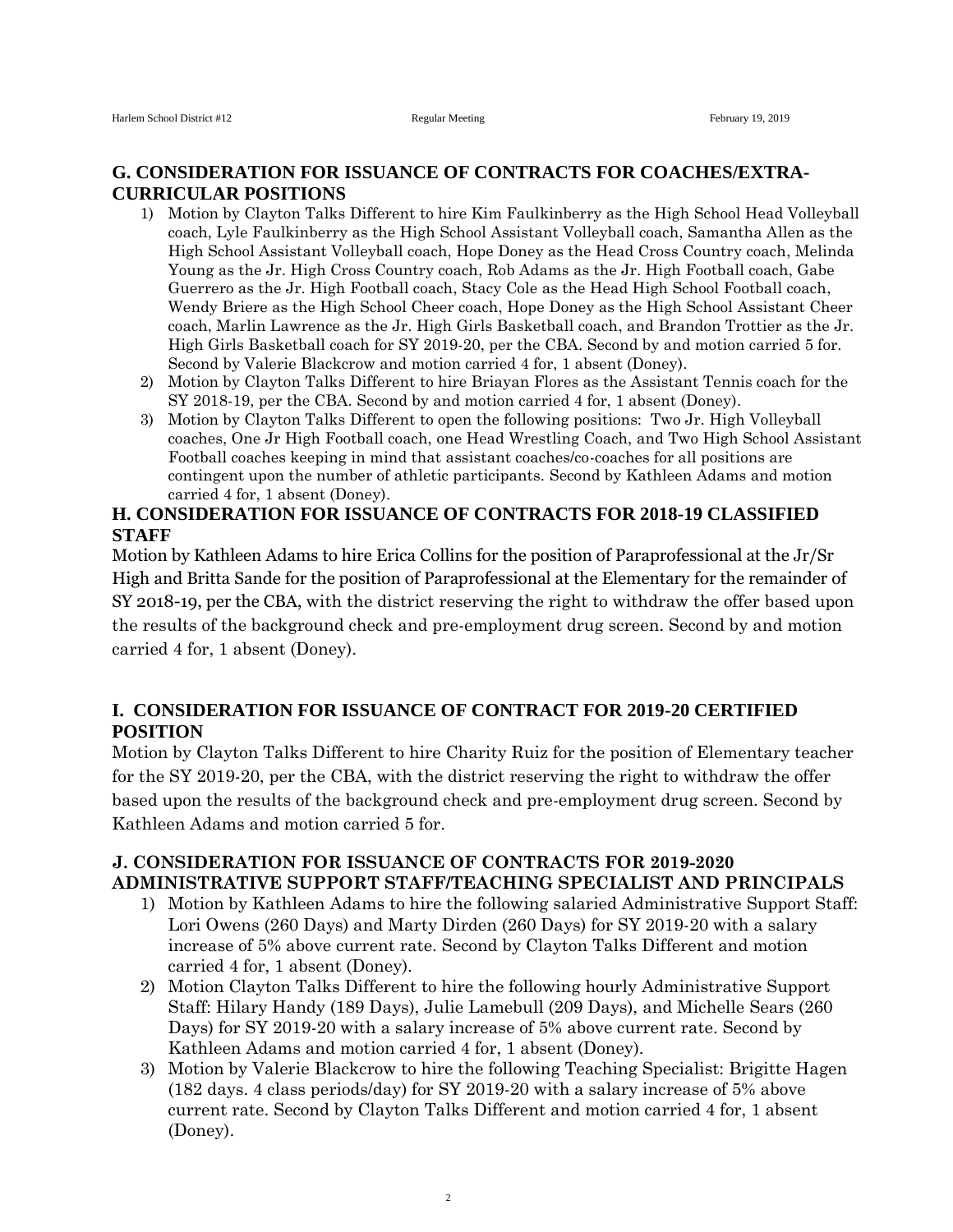- 4) Motion by Clayton Talks Different to hire Shiloh Seymour (203 Days) as Administrator for SY 2019-20 with a salary increase of 5% above current rate. Second by Kathleen Adams and motion carried 4 for, 1 absent (Doney).
- 5) Motion by Valerie Blackcrow to hire Evelyn Bigby (203 Days) as Administrator for SY 2019-20 with a salary increase of 5% above current rate. Second by Clayton Talks Different and motion carried 4 for, 1 absent (Doney).
- 6) Motion by Valerie Blackcrow to hire Doug Komrosky (203 Days) as Administrator for SY 2019-20 with a salary increase of 5% above current rate. Second by Clayton Talks Different and motion carried 3 for, 1 against (Blackcrow), and 1 absent (Doney).
- 7) Motion by Kathleen Adams to hire Bonnie Nesslar (203 Days) as Administrator for SY 2019-20 with a salary increase of 5% above current rate. Second by Clayton Talks Different and motion carried 3 for, 1 against (Blackcrow), and 1 absent (Doney).

### **K. TERMINATION HEARING**

Motion by Kathleen Adams to terminate Camia Edwards-Savage as a Paraprofessional effective immediately. Second by Valerie Blackcrow and motion carried 4 for, 1 absent (Doney).

### **L. FORMALIZE BOARD'S VOTE ON THREE COMPLAINTS**

- 1) Motion by Kathleen Adams to disapprove pay for days that Complainant did not work. Second by Clayton Talks Different and motion carried 4 for, 1 absent (Doney).
- 2) Motion by Kathleen Adams to not guarantee the appearance of a Board Trustee at any meeting between Complainant and her supervisors. Second by Clayton Talks Different and motion carried 4 for, 1 absent (Doney).
- 3) Motion by Kathleen Adams to approve the bringing of one person of Complainant's choosing to any meeting between Complainant and her supervisors. Second by Clayton Talks Different and motion carried 3 for, 1 against (Walker), and 1 absent (Doney).

## **M. SUB/EXTRA HELP LIST APPROVAL**

Motion by Kathleen Adams to approve the sub/extra help/volunteer list of applicants below with the district reserving the right to withdraw the offer based upon the results of the background check, pre-employment drug screen, and age requirement.

| Rhenda Frey    | Volunteer            |         |
|----------------|----------------------|---------|
| Kent Mount     | Substitute Teacher   | \$15.38 |
| Alicia Noel    | Substitute Teacher   | \$15.38 |
| Tyler Pankratz | Substitute Custodian | \$14.04 |
| Jerry Racine   | Substitute Teacher   | \$15.38 |
|                | Coaching Pool        |         |

Second by Clayton Talks Different and motion carried 4 for, 1 absent (Doney).

#### **N. NEGOTIATE SUPERINTENDENT'S CONTRACT**

Motion by Valerie Blackcrow to approve Doreen Warren's contract for SY 2019-20 with a salary of 5% above current rate and remove "The Superintendent shall be entitled to four (4) paid days off during the Christmas break, however, that such days off shall not accumulate or carry over, nor shall they be subject to cash payout upon retirement, resignation, or Contract termination." Replace it with "The Superintendent shall be entitled to the same days off as certified staff during the Christmas and Spring breaks as identified in the adopted school calendar, provided, however, that such days off shall not accumulate or carry over, nor shall